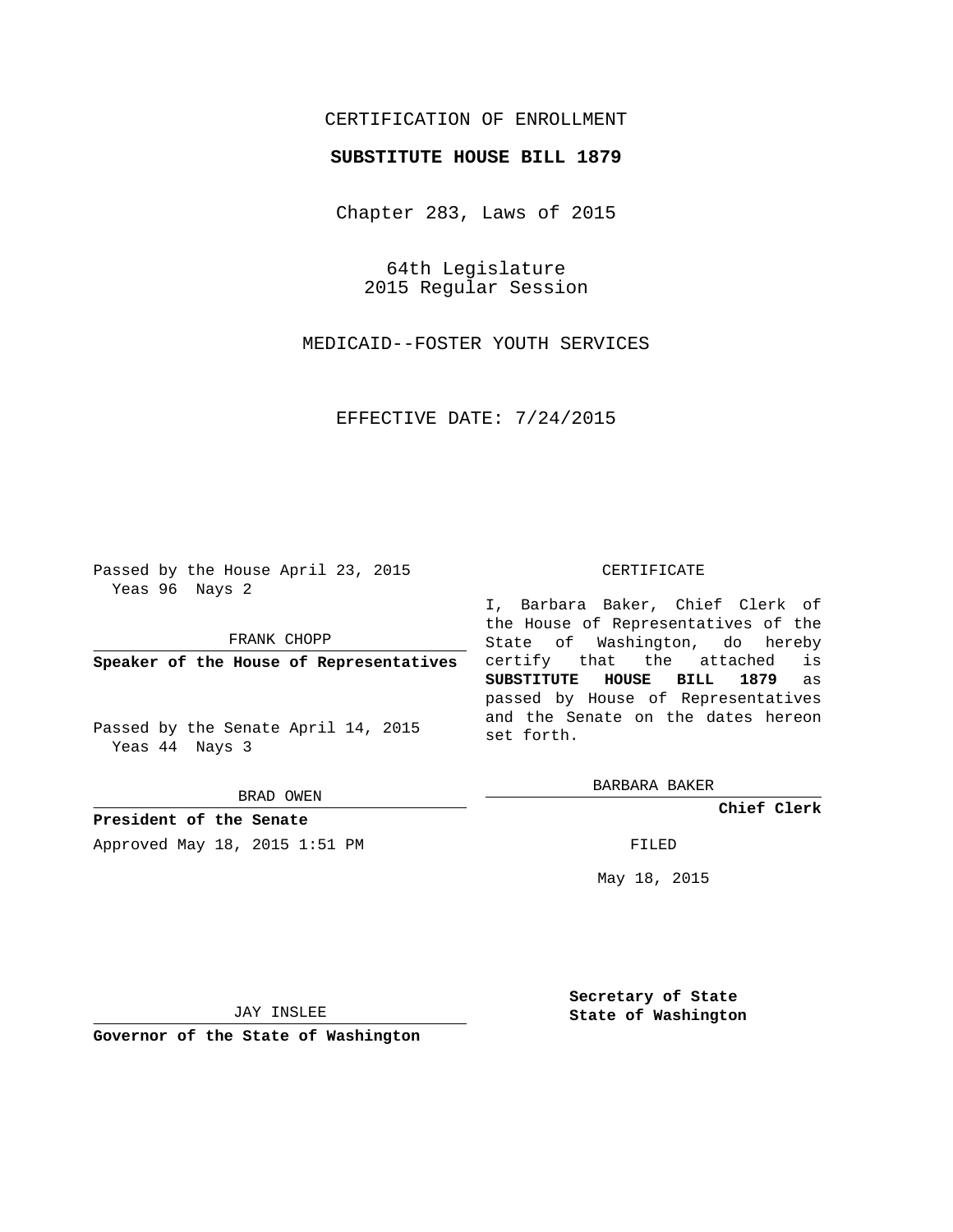### **SUBSTITUTE HOUSE BILL 1879**

AS AMENDED BY THE SENATE

Passed Legislature - 2015 Regular Session

# **State of Washington 64th Legislature 2015 Regular Session**

**By** House Health Care & Wellness (originally sponsored by Representatives Kagi, Walsh, Cody, Harris, Orwall, Tarleton, and Ormsby)

READ FIRST TIME 02/20/15.

 AN ACT Relating to directing the health care authority to issue a request for proposals for integrated managed health and behavioral health services for foster children; amending RCW 74.09.490; and 4 adding a new section to chapter 74.09 RCW.

5 BE IT ENACTED BY THE LEGISLATURE OF THE STATE OF WASHINGTON:

6 NEW SECTION. **Sec. 1.** A new section is added to chapter 74.09 7 RCW to read as follows:

 The authority shall issue a request for proposals to provide integrated managed health and behavioral health care for foster children receiving care through the medical assistance program. Behavioral health services provided under chapters 71.24, 71.34, and 70.96A RCW must be integrated into the managed health care plan for foster children beginning October 1, 2018. The request for proposals must address the program elements described in section 110, chapter 225, Laws of 2014, including development of a service delivery system, benefit design, reimbursement mechanisms, incorporation or coordination of services currently provided by the regional support networks, and standards for contracting with health plans. The request for proposals must be issued and completed in time for services under the integrated managed care plan to begin on October 21 1, 2016.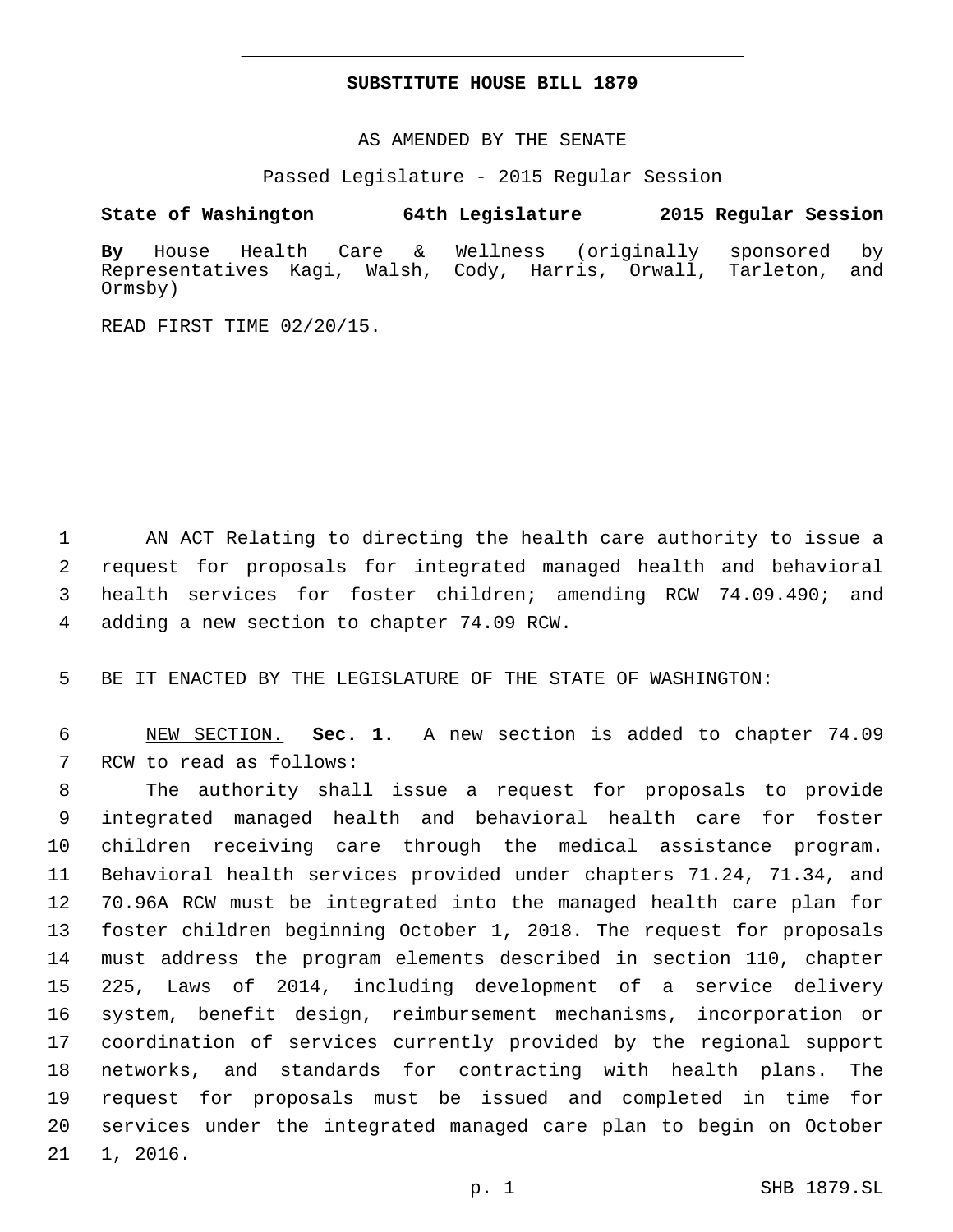**Sec. 2.** RCW 74.09.490 and 2011 1st sp.s. c 15 s 23 are each 2 amended to read as follows:

 (1) The authority, in consultation with the evidence-based practice institute established in RCW 71.24.061, shall develop and implement policies to improve prescribing practices for treatment of emotional or behavioral disturbances in children, improve the quality of children's mental health therapy through increased use of evidence-based and research-based practices and reduced variation in practice, improve communication and care coordination between primary care and mental health providers, and prioritize care in the family home or care which integrates the family where out-of-home placement 12 is required.

 (2) The authority shall identify those children with emotional or behavioral disturbances who may be at high risk due to off-label use of prescription medication, use of multiple medications, high medication dosage, or lack of coordination among multiple prescribing providers, and establish one or more mechanisms to evaluate the appropriateness of the medication these children are using, including but not limited to obtaining second opinions from experts in child 20 psychiatry.

 (3) The authority shall review the psychotropic medications of all children under five and establish one or more mechanisms to evaluate the appropriateness of the medication these children are using, including but not limited to obtaining second opinions from 25 experts in child psychiatry.

 (4) Within existing funds, the authority shall require a second opinion review from an expert in psychiatry for all prescriptions of one or more antipsychotic medications of all children under eighteen years of age in the foster care system. Thirty days of a prescription medication may be dispensed pending the second opinion review. The second opinion feedback must include discussion of the psychosocial interventions that have been or will be offered to the child and caretaker if appropriate in order to address the behavioral issues brought to the attention of the prescribing physician.

 (5) The authority shall track prescriptive practices with respect to psychotropic medications with the goal of reducing the use of medication.37

38  $((+5+))$   $(6)$  The authority shall ((encourage the)) promote the 39 appropriate use of cognitive behavioral therapies and other treatments which are empirically supported or evidence-based, in